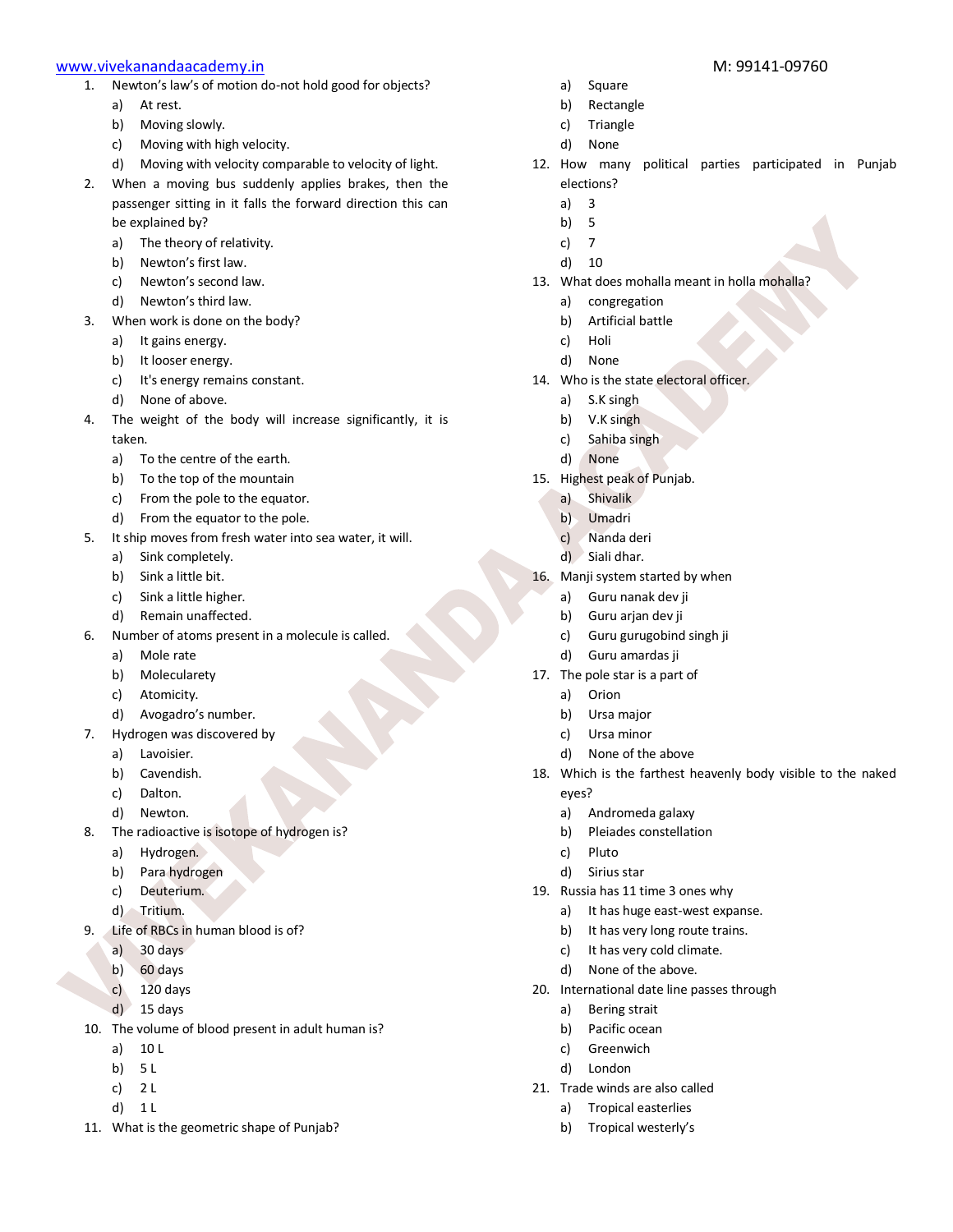- c) Whirl winds
- d) Monsoon winds
- 22. Originally three was only one land mass
	- a) Panthalasia
	- b) Gondwana land
	- c) Pangea
	- d) None of the above
- 23. Which one of the following African country is not land locked?
	- a) Benin
	- b) Chad
	- c) Lesotho
	- d) Mali
- 24. The earth's crust is the thinnest
	- a) Under the mountain ranges
	- b) Under continental masses.
	- c) At ocean bottom
	- d) At mid-o ocean ridges.
- 25. Quartzite is metamorphosed from
	- a) Limestone
	- b) Plutonic rock
	- c) Sand stone
	- d) Shale
- 26. An up fold in rock is
	- a) Graven
	- b) Horse
	- c) Anticline
	- d) Syncline
- 27. The word 'Hindu' as reference to the people of Hind (India) was first used by:
	- a) The Greeks
	- b) The Romans
	- c) The Chinese
	- d) The Arabs
- 28. Ashtapradhan was a council of ministers:
	- a) In the Gupta administration
	- b) In the Chola administration
	- c) In the Vijayanager administration
	- d) In the Maratha administration
- 29. In 1930, Mahatma Gandhi started Civil Disobedience Movement from:
	- a) Sevagram
	- b) Dandi
	- c) Sabarmati
	- d) Wardha
- 30. The river most mentioned in Early Vedic Iiterature is:
	- a) Sindhu
	- b) Sutudri
	- c) Sarasvati
	- d) Ganga
- 31. Who among the following is known for his work on medicine during the Gupta period?
	- a) Saumilla
	- b) Sudraka
- c) Shaunka
- d) Susrutha
- 32. Which one of the following texts of ancient India allows divorce to a wife deserted by her husband?
	- a) Kamasutra
	- b) Manavadharmashastra
	- c) Sukra Nitisara
	- d) Arthashastra
- 33. Which of the following pairs is correctly matched?
	- a) Guru Amar Das Miri and Piri
	- b) Guru Arjun Dev Adi Granth
	- c) Guru Ram Das Dal Khalsa
	- d) Guru Gobind Singh Manji
- 34. Who among the following suggested the winding up of the India National Congress after India attained independence?
	- a) C. Rajagopalachari
	- b) Achrya Kripalani
	- c) Mahatma Gandhi
	- d) Jayaprakash Narain
- 35. The head of the military department under the recognized central machinery of administration during Akbar's reign was:
	- a) Diwan
	- b) Mir Bakshi
	- c) Mir Saman
	- d) Bakshi
- 36. Which one of the following states of India does not have a Legislative Council so far even though the Constitution (Seventh Amendment ) Act, 1956 provides for it?
	- a) Maharashtra
	- b) Bihar
	- c) Karnataka
	- d) Madhya Pradesh
- 37. The concept of public Interest litigation originated in:
	- a) United Kingdom
	- b) Australia
	- c) The United States
	- d) Canada
- 38. Which one of the following schedules of the Constitution of India Contains provisions regarding anti-defection Act?
	- a) Second Schedule
	- b) Fifth Schedule
	- c) Eighth Schedule
	- d) Tenth Schedule
- 39. Match List I with List II and select the correct answer using the codes given below the lists:

# **List I (Publisher)**

- A. Ministry of Industry
- B. Central Statistical Organisation
- C. Reserve Bank of India
- D. Ministry of Finance

### **List II (Publication)**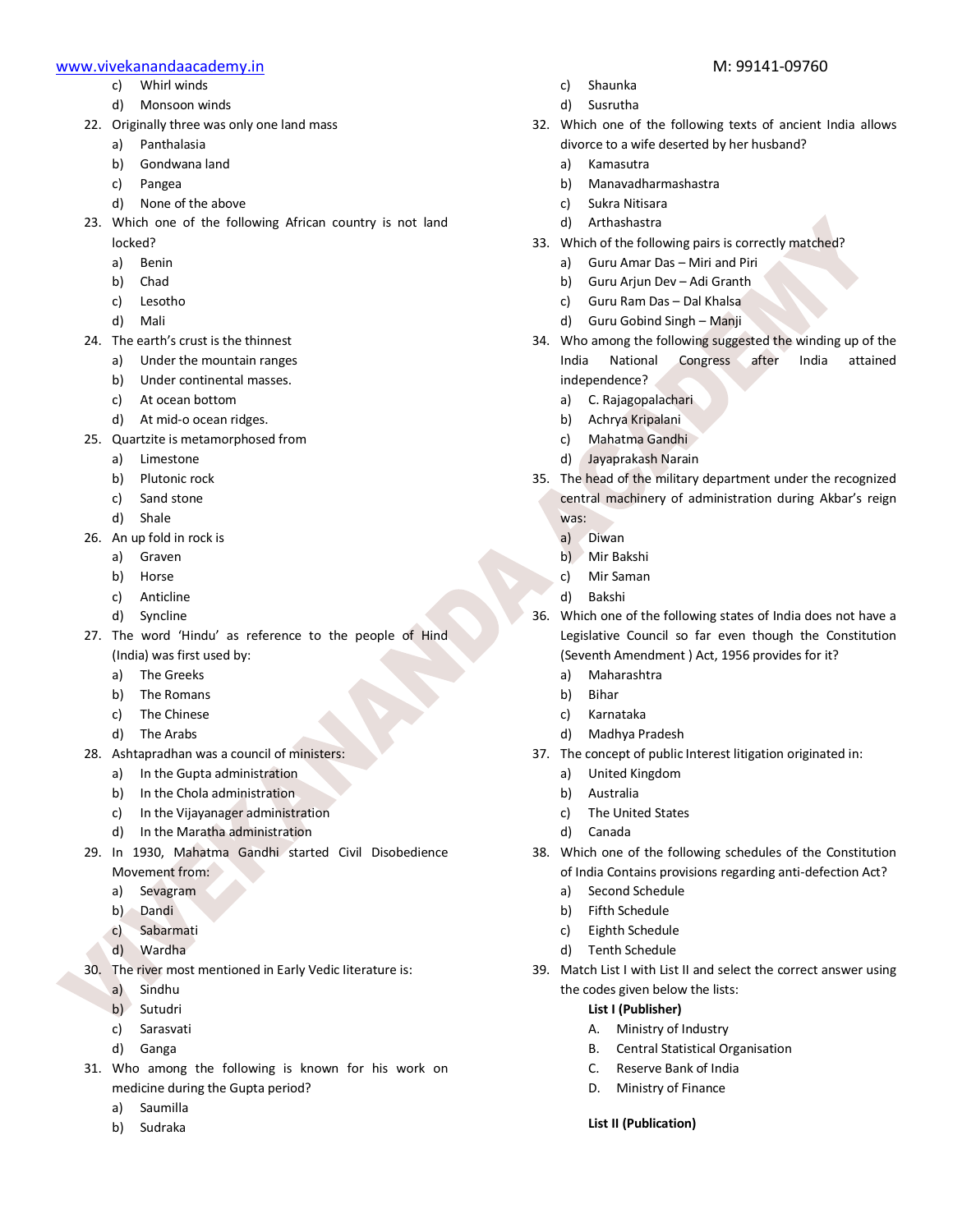- I) Report on Currency and Finance
- II) Economic Survey
- III) Wholesale Price Index
- IV) National Accounts Statistics

| А | B | D |
|---|---|---|
|   |   |   |

- a) IV III II I
- b) III IV I II
- c) IV III I II
- d) III IV II I
- 40. Which one of the following rights was described by Dr. B.R. Ambedkar as the Heart and soul of the Constitution?
	- a) Right to freedom of religion
	- b) Right to Property
	- c) Right to equality
	- d) Right to Constitutional remedies
- 41. Five Year Plan in India is finally approved by :
	- a) Union Cabinet
	- b) President on the advice of Prime Minister
	- c) Planning Commission
	- d) National Development Council
- 42. The Ninth Schedule to the Indian Constitution was added
	- by:
	- a) First Amendment
	- b) Eighth Amendment
	- c) Ninth Amendment
	- d) Forty Second Amendment
- 43. Which one of the following High Courts has the Territorial Jurisdiction over Andaman and Nicobar Islands?
	- a) Andhra Pradesh
	- b) Calcutta
	- c) Madras
	- d) Orissa
- 44. Which among the following countries was the earliest to give women the right to vote?
	- a) Iceland
	- b) India
	- c) New Zealand
	- d) U.S.A
- 45. What is the annual rate aimed at in the Eighth Five Year Plan
	- a) 5.6%
	- b) 6%
	- c) 6.5%
	- d) 7%
- 46. The Dinesh Go swami Committee was concerned with:
	- a) De-nationalisation of banks
	- b) Electoral reforms
	- c) Steps to put down insurgency in the north-east
	- d) The problem of the chakmas
- 47. The per capita income in India was Rs. 20 in 1867-68 was ascertained for the first time by
	- a) M.G. Ranade
	- b) Sir W. Hunter
	- c) R.C. Dutta
- 
- d) Dabadhai Naoroji
- 48. The highest grade and best quality coal is
	- a) Lignite
	- b) Anthracite
	- c) Bituminous
	- d) Peat
- 49. Where is gold found in India?
	- a) Kolar(Karnataka)
	- b) Khetri(Rajasthan)
	- c) Panna(MP)
	- d) Katni(MP)
- 50. Match List I with List II and select the correct answer using the codes given below the lists

# **List I (Place)**

- A. Muzaffarnagar
- B. Adoni
- C. Ranchi
- D. Jalandhar

# **List II (Industry)**

- (I) Cotton textiles
- (II) Sugar
- (III) Sports goods
- (IV) Engineering goods

# **Codes**

| Д | R | D |
|---|---|---|
|   |   |   |

| a) |    | н | Ш  | I۷ |
|----|----|---|----|----|
| b) | Ш  | ı | IV | Ш  |
| c) | IV |   | Ш  | Ш  |

- d) III I II IV
- 51. Match List I (National Highway) with List II (Passes through) and select the correct answer using the codes given below the lists

# **List I (National Highway)**

- A. NH-3
- B. NH-6
- C. NH-7
- D. NH-12

# **List II (Passes through)**

- (I) Bhopal
- (II) Indore
- (III) Jabalpur
- (IV) Raipur

# **Codes**

|    | A              | В  | C. | D  |
|----|----------------|----|----|----|
| a) | $\blacksquare$ | Ш  | IV | Ш  |
| b) | $\mathsf{II}$  | IV | Ш  | J. |
| c) | IV             | Ш  | Ш  | I  |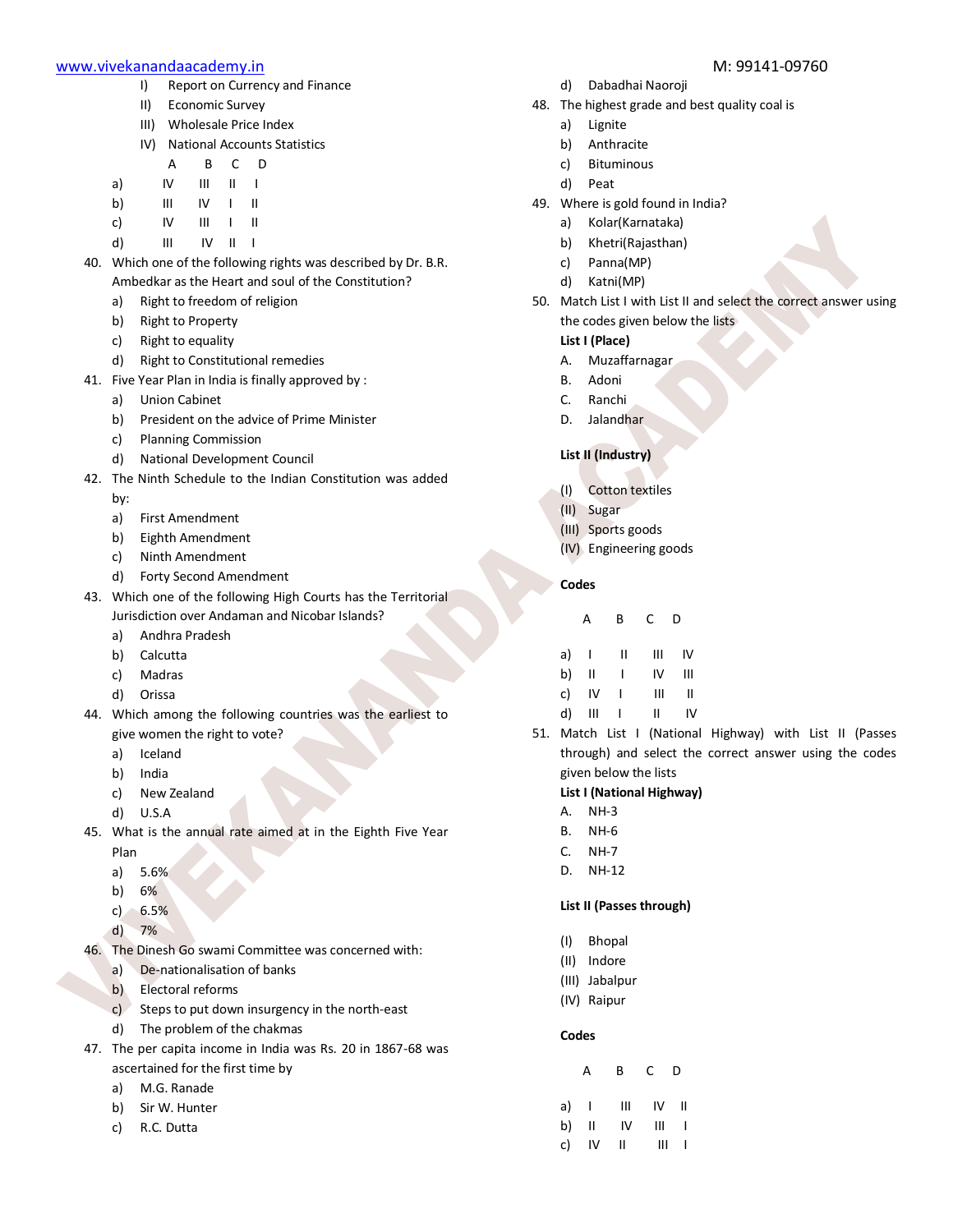- d) I III IV I
- 52. The Varanasi Kanyakumari National Highway is called
	- a) NH 8
	- b) NH 7
	- c) NH 12
	- d) NH 9
- 53. Which one of the following pairs is correctly matched?
	- a) Vikramsila Monastery : Uttar Pardesh
	- b) Hemkund Gurudwara : Himachal Pardesh
	- c) Udayagiri Caves : Maharashtra
	- d) Amaravati Buddhist Stupa : Andhra Pardesh
- 54. Which of the following is the India's longest running train?
	- a) Himsagar Express
	- b) Vivek Express
	- c) Kerala Express
	- d) Yesvantpur Sampark Kranti
- 55. In Which of the following states is child sex Ratio as per the provisional results of the 2011 census, the lowest?
	- a) Haryana
	- b) Punjab
	- c) Bihar
	- d) Uttar Pardesh
- 56. The first census was conducted in India in
	- a) 1872
	- b) 1881
	- c) 1891
	- d) 1901
- 57. The largest tribal group of India is
	- a) Bhils
	- b) Gonds
	- c) Santhals
	- d) Tharus
- 58. Which state has the largest population of scheduled tribes?
	- a) Arunachal Pardesh
	- b) Sikkim
	- c) Madhya Pardesh
	- d) Jharkhand
- 59. Which Indian state shares the largest border with Myanmar?
	- a) Manipur
	- b) Arunachal Pardesh
	- c) Mizoram
	- d) Nagaland
- 60. How many times are the hands of a clock at right angle in a day?
	- a)  $2\overline{2}$
	- b)  $24$
	- c) 44
	- d) 48
- 61. Salma ranks twelfth in a class of 46. What is her rank from the bottom?
	- a) 33
	- b) 35
- c) 37
- d) None of these
- 62. Statements 1. Some musicians are singers.
	- 2. All the singers are dancers.
	- Conclusions I. some musicians are dancers.
		- II. No singer is musician.
	- Give answer a) If only I follow.
		- b) If only II follow.
			- c) If either I or II follows.
			- d) If neither I nor II follows.
			- e) If both I and II follows.
- 63. If in a certain language, MADRAS is coded as NBESBT, how is BOMBAY coded in that code?
	- a) CPNCBX
	- b) CPNCBZ
	- c) CPOCBZ
	- d) CQOCBZ
	- e) None of these.
- 64. In a certain code nee muk pic means grave and concern ill dic so means every body else. Tur muk so means body and soul find the code for every.
	- a) Dic pic
	- b) Pic nee
	- c) Ill nee
	- d) Can't be determined.
- 65. How many pains of letters are there in the word STUDENT which has as many letters between them in the word as in the English alphabet?
	- a) 5
	- b) 3
	- c) 2
	- d) 7
- 66. If South East becomes North, North East becomes West and soon what will West become?
	- a) North-East
	- b) North-West
	- c) South-East
	- d) South-West
- 67. A cyclist goes 30 km to North and then turning to East he goes 40 km. Again he turns to his right and goes 20 km after this he turns to his right and goes 40 km how far is he from his starting paint?
	- a) 0 km
	- b) 10 km
	- c) 20 km
	- d) 40 km
- 68. In a certain language GONE & written as 5@©9 and SEAL is written as 69%\*they how will LOGS code?
	- a) \*©56
	- b) \*9©6
	- c) \*@65
	- d) \*@56
	- e) None of these